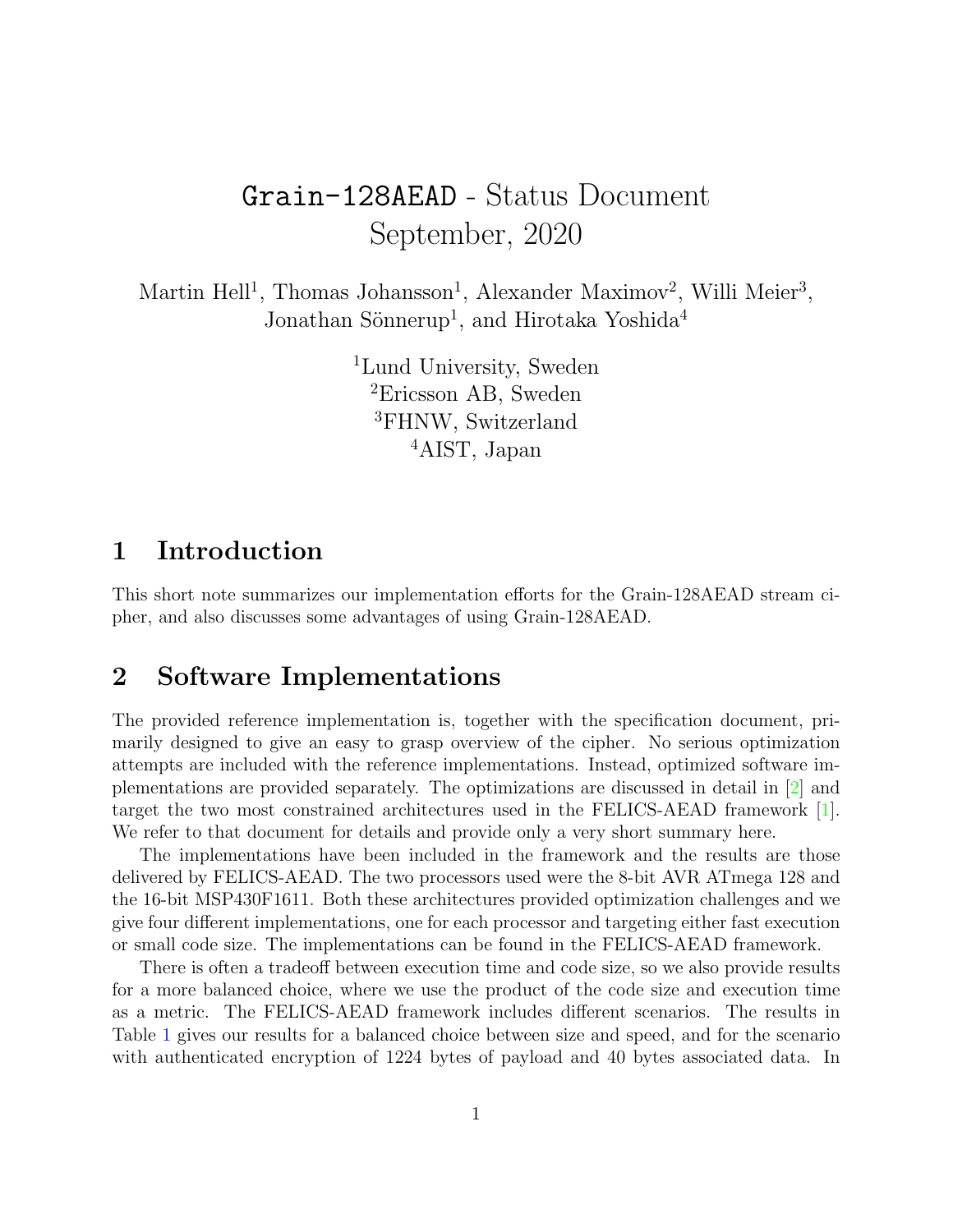the table, Grain is compared to other algorithm available in the FELICS-AEAD framework. In [\[2\]](#page-4-0) we give more results, e.g., that Grain-128AEAD can be implemented with code size 1100 bytes on the 8-bit architecture AVR and 926 bytes on the 16-bit architecture MSP.

| Name                       | RAM   | Code  | RAM   | Total time | Code size           |  |
|----------------------------|-------|-------|-------|------------|---------------------|--|
|                            | state | size  | stack | (cycles)   | $\times$ Total time |  |
| <b>AVR</b> balanced choice |       |       |       |            |                     |  |
| <b>ACORN</b>               | 37    | 3024  | 81    | 396798     | $2^{30.16}$         |  |
| AES-GCM                    | 228   | 2338  | 96    | 1460677    | 231.67              |  |
| <b>ASCON</b>               | 40    | 24590 | 63    | 53272      | 230.29              |  |
| (Alt.) ASCON               | 40    | 3724  | 122   | 362589     | $2^{30.33}$         |  |
| Grain                      | 49    | 1734  | 38    | 263101     | 228.77              |  |
| Ketje-Jr                   | 25    | 5156  | 190   | 311949     | $2^{30.58}$         |  |
| <b>NORX</b>                | 64    | 5028  | 201   | 124062     | 229.22              |  |
| MSP balanced choice        |       |       |       |            |                     |  |
| <b>ACORN</b>               | 37    | 1750  | 64    | 676228     | $2^{30.14}$         |  |
| AES-GCM                    | 228   | 1952  | 126   | 2174330    | 231.98              |  |
| <b>ASCON</b>               | 40    | 5572  | 336   | 417711     | $2^{31.12}$         |  |
| Grain                      | 50    | 1358  | 44    | 184104     | 227.90              |  |
| Ketje-Jr                   | 25    | 6248  | 196   | 335624     | 230.97              |  |
| <b>NORX</b>                | 64    | 4216  | 212   | 71419      | 228.17              |  |

<span id="page-1-0"></span>Table 1: Balanced choices, using smallest Code-size  $\times$  min total time.

### 3 Hardware Implementations

The design document included a rough estimate of the hardware performance of Grain-128AEAD. In [\[3\]](#page-4-2), hardware implementations targeting ASICs were presented and discussed. The code was implemented in VHDL, and synthesized using Synopsys Design Compiler 2013.12 along with a 65 nm library from ST Microelectronics. Both high speed and low power implementations were provided.

#### 3.1 High Speed Implementation

In order to reach high clock speeds, several RTL optimization techniques were utilized, such as Galois transforms, pipelining, optimization of control logic, and unrolling. Different synthesis options were also explored. The synthesis script utilizes clock gating and high speed transistors (LVT).

The best high-speed results are shown in Table [2.](#page-2-0) The throughput is increased for every level of parallelization at the expense of power consumption. The fastest implementation is the 64 times parallelized one, with a throughput of 33.6 Gb/s, at the cost of a huge area increase and a power increase. A parallelization level of 4 yields the most power efficient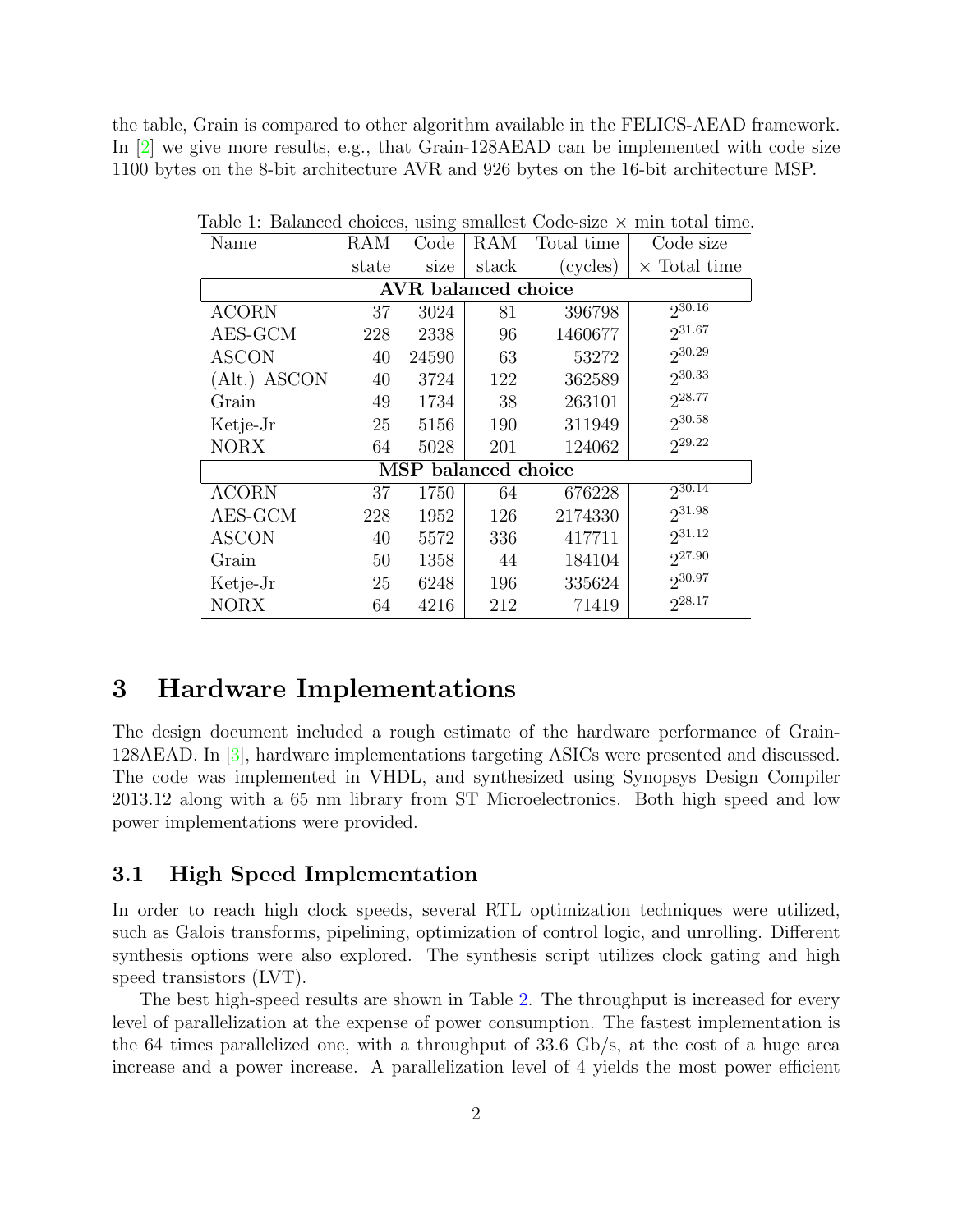implementation. The most area efficient implementation is given when  $n = 32$ . This is due to the architectural design of the Grain family, which allows for relatively cheap parallelization up to 32x.

Using fixed message lengths, the energy consumption is calculated. We encrypt 1 and 1000 blocks, where each block is 64 bits, and the results are shown in Table [3.](#page-2-1) Again, a parallelization level of 4 results in the lowest energy consumption, closely followed by the 32x version.

<span id="page-2-0"></span>

|                | n Period |                         |       |       |      | Freq. Thrp. Area Power Thrp. / | Thrp. $\sqrt{ }$ |
|----------------|----------|-------------------------|-------|-------|------|--------------------------------|------------------|
|                |          |                         |       |       |      | Area                           | Power            |
|                |          | $(ns)$ $(GHz)$ $(Gb/s)$ |       | (GE)  | (mW) |                                |                  |
| 1              | 0.40     | 2.5                     | 1.25  | 2645  | 0.25 | 472                            | 5.00             |
| $\overline{2}$ | 0.43     | 2.32                    | 2.32  | 2695  | 0.23 | 861                            | 10.09            |
| 4              | 0.47     | 2.13                    | 4.26  | 3335  | 0.29 | 1277                           | 14.69            |
| 8              | 0.46     | 2.17                    | 8.68  | 4448  | 0.67 | 1951                           | 12.96            |
| 16             | 0.48     | 2.08                    | 16.64 | 7118  | 1.55 | 2338                           | 10.74            |
| 32             | 0.64     | 1.56                    | 24.96 | 9206  | 1.78 | 2710                           | 14.02            |
| 64             | 0.95     | 1.05                    | 33.60 | 16958 | 2.76 | 1982                           | 12.17            |

Table 2: Results for the high-speed implementation. The throughput per area is given in kbit/s per GE. The throughput per power is given in Gb/s per  $mW$ .

Table 3: Energy consumption for the high-speed implementation.

<span id="page-2-1"></span>

| <b>Energy</b> $(nJ)$ x1 x2 x4 x8 x16 x32 x64      |  |  |  |  |
|---------------------------------------------------|--|--|--|--|
| 1 Block 0.064 0.032 0.022 0.025 0.030 0.023 0.026 |  |  |  |  |
| 1000 Blocks 12.85 6.35 4.38 4.95 5.98 4.58 5.26   |  |  |  |  |

#### 3.2 Low Power Implementation

When targeting a low power design, a clock period must be defined. Here, we chose a clock frequency of 100 kHz, which is close to proximity cards that run at 125 kHz. The synthesis script utilizes clock gating and low power transistors (HVT).

The results for the low power implementation is shown in Table [4.](#page-3-0) We see that the power consumption is roughly a factor 1000 lower compared to the high speed implementation, with an area decrease between 10-20%. Even though the power increases for every value of  $n$ , the total energy consumption decreases, since the computation can be done in shorter time. The most energy efficient implementation is the 64-parallelized version, but again with a substantial increase of area due to the design not natively supporting parallelization of degree higher than 32.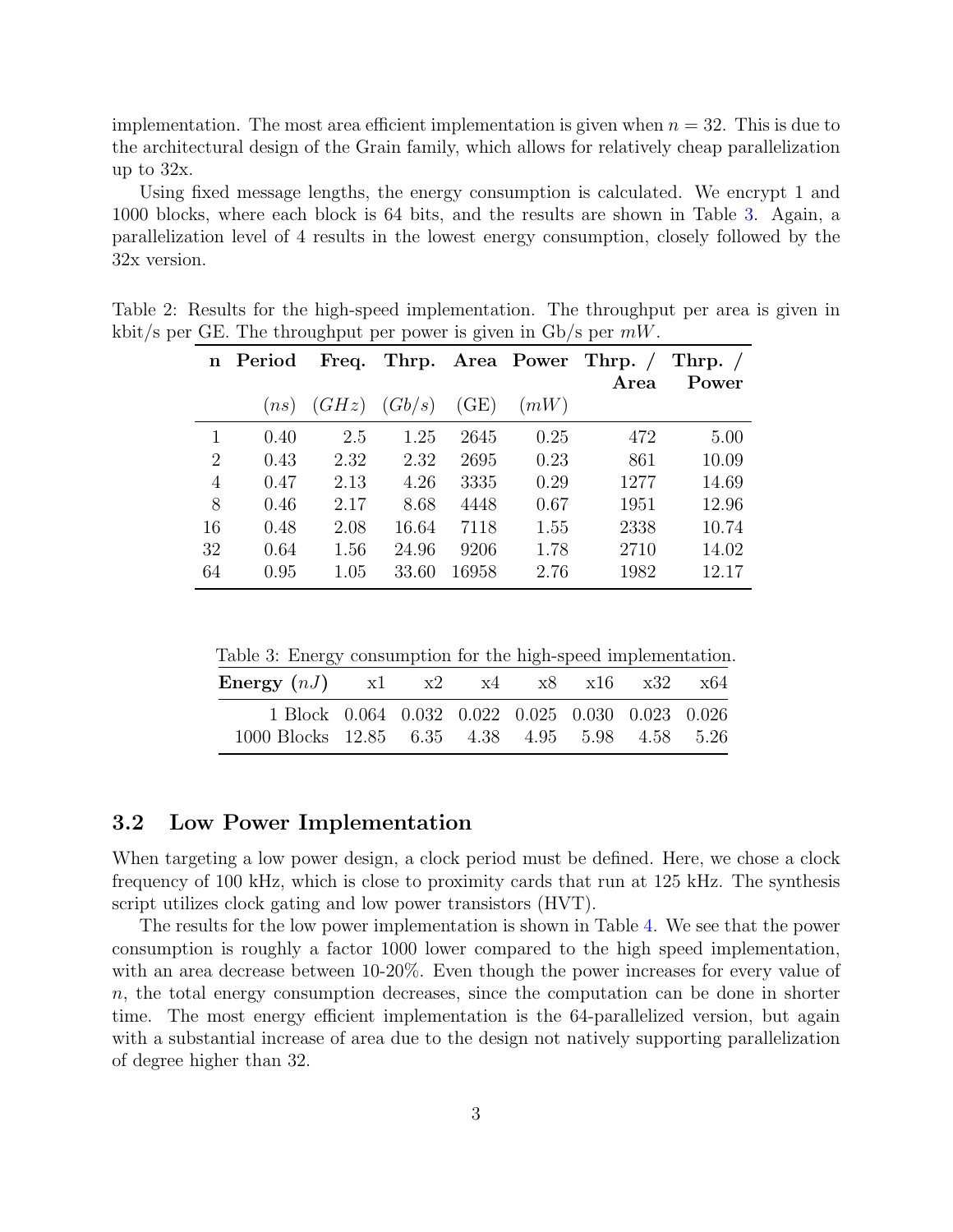| n              | Area $(GE)$ | Power $(\mu W)$ | Energy $(nJ)$ |             |  |
|----------------|-------------|-----------------|---------------|-------------|--|
|                |             |                 | 1 block       | 1000 blocks |  |
|                | 2375        | 0.23            | 1.47          | 296         |  |
| $\overline{2}$ | 2588        | 0.28            | 0.90          | 180         |  |
| 4              | 2950        | 0.29            | 0.46          | 93.2        |  |
| 8              | 3692        | 0.31            | 0.25          | 49.8        |  |
| 16             | 5053        | 0.39            | 0.16          | 31.3        |  |
| 32             | 7950        | 0.46            | 0.09          | 18.5        |  |
| 64             | 13800       | 0.63            | 0.06          | 12.7        |  |

<span id="page-3-0"></span>Table 4: Result for low power implementation at 100 kHz.

## 4 Use Cases and Advantages

Grain-128AEAD was designed to be an efficient and secure cipher in hardware. However, the cipher performs also well in software on constrained devices, as indicated in Section 2. Advantages speaking in favor of Grain-128AEAD are at least the following:

- The algorithm allows for nice implementation tradeoffs, as it has good performance both in hardware and in software implementations on constrained CPUs. Regarding industrial relevance, Grain-128AEAD can be used in products that allow for both hardware and software implementations. Hardware implementations also have a natural tradeoff between gate complexity and speed.
- Variants of Grain-128AEAD are successfully fielded already. The design is very close to Grain-128a, which is an ISO standard for RFID systems (ISO/IEC 29167-13:2015). In [\[4\]](#page-4-3), some results of memory-optimized implementations of Grain-128a requiring 84 RAM bytes on ARM Cortex-M3 are presented. Existing implementation knowledge and know-how can be reused with small modifications. This indicates that Grain-128AEAD can be suitable for the use case of PKES (Passive Keyless Entry and Start) system in an automotive domain.
- The Grain family of stream ciphers has received intense cryptanalysis over a long time.
- Grain-128AEAD is the only remaining stream cipher in NIST round 2. It is good with diversity among designs for the remaining candidates.
- We finally highlight some security properties that we believe are in favour of Grain-128AEAD in comparison with ciphers based on the duplex construction. It is often stated in specifications, that in order to fulfill the security claims implementations must make sure that the nonce is never repeated for two encryptions using the same key. Furthermore, it is specified that decrypted plaintexts are only released after successful verification of the tag. We note that for both these assumptions, violating one of them